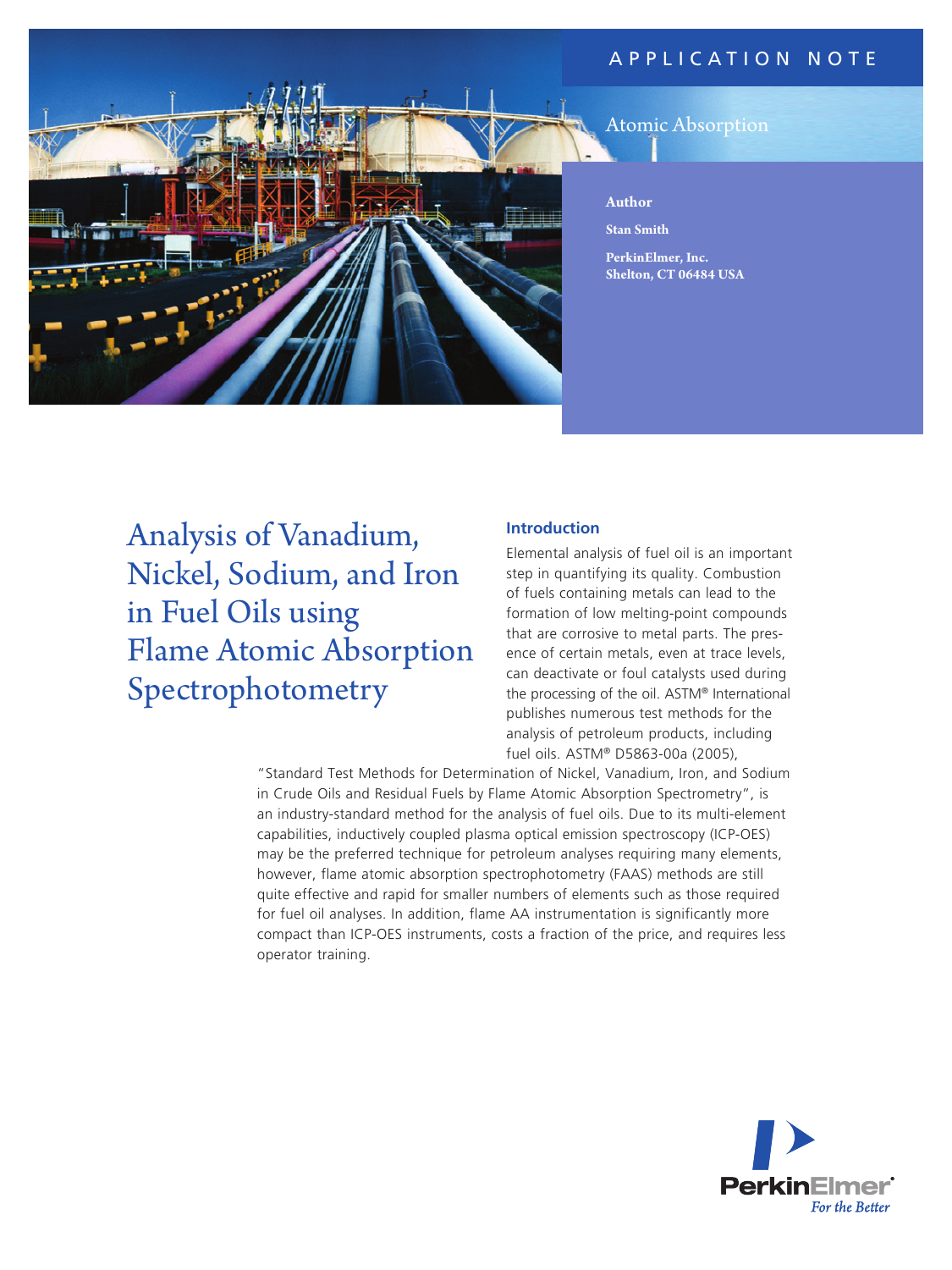## **Experimental Conditions**

#### **Instrumentation**

The analysis of a National Institute for Standards and Technology® (NIST®) Standard Reference Material (SRM) fuel oil was performed using a PerkinElmer® PinAAcle™ 900T spectrometer (Figure 1) operated in the flame mode. A stainless steel nebulizer (Part Nos. Nebulizer: N3160143; End Cap: N3160102) was used along with a solvent-resistant Kalrez® o-ring (Part No. N9300065) in the burner chamber and a solvent-resistant drain assembly. Hollow cathode lamps (Part Nos. V: N3050186, Ni: N3050152, Na: N3050148, Fe: N3050126) were used for all analyses and an air-acetylene flame was used for all elements except vanadium which was analyzed with a nitrous oxide-acetylene flame (Burner Head Part No. N0400100). Optimized parameters for each element are listed in Table 1.



*Figure 1.* PerkinElmer PinAAcle 900T and quick change burner assembly with stainless steel nebulizer and air-acetylene burner head.

Default recommended conditions found in the WinLab32™ for AA software were used for most parameters (Table 1). When analyzing high BTU organic solvents, however, the sample flow rate must be reduced as typical hydrocarbon solvents will flow faster than aqueous samples and hydrocarbon solvents are themselves fuel for the flame. The sample rate of 2.25 mL/min for the kerosene solvent (approximately 3 times lower than the typical 7 mL/min for aqueous samples) generated a lean blue flame and met the sensitivity checks for each element. For vanadium, which used a nitrous oxide-acetylene flame, the acetylene flow rate was adjusted to a slightly lower flow rate (6.0 L/min) from the default value (7.5 L/min) to provide a more stable flame.

*Table 1.* **Optimized experimental conditions for the analysis of metals in fuel oil using the PinAAcle 900T spectrometer.**

| Analtye                          | Vanadium      | <b>Nickel</b> | Sodium | Iron   |
|----------------------------------|---------------|---------------|--------|--------|
| Wavelength (nm)                  | 318.40        | 232.00        | 589.00 | 248.33 |
| Slit Width (nm)                  | 0.7           | 0.2           | 0.2    | 0.2    |
| Read Time (sec)                  | 3.0           | 3.0           | 3.0    | 3.0    |
| Oxidant                          | Nitrous Oxide | Air           | Air    | Air    |
| Oxidant Flow<br>(L/min)          | 6.0           | 10.0          | 10.0   | 10.0   |
| <b>Acetylene Flow</b><br>(L/min) | 6.7           | 2.5           | 2.5    | 2.5    |
| Sample Uptake<br>Rate (mL/min)   | 2.25          | 2.25          | 2.25   | 2.25   |

#### **Standard and Sample Preparation**

Per Test Method B of ASTM® D5863, the sample and standards were prepared by solvent dilution. The solvent used was V-SOLV™ from VHG Labs (Part No. N9308265), a refined kerosene-like solvent. This method recommends the preparation of the oil in solvent at either a 5% ratio or a 20% ratio, depending on the actual concentration of the elements. In this experiment, both ratios were run to encompass the range of concentrations in the NIST® SRM and to determine if there would be any bias between the two oil ratios.

Calibration standards were Multi-Element Metallo-Organic Standards (VHG labs) in 75 centistoke (cSt) hydrocarbon base oil. Three V23 standards at: 10 µg/g (Part No. N0776109), 50 µg/g (Part No. N0776104) and 500 µg/g (Part No. N0776106); along with a V21 standard at 100 µg/g (Part No. N9308306) were used. The standards contained 23 and 21 elements, respectively, including nickel (Ni), vanadium (V), sodium (Na), and iron (Fe). The blank was comprised of the 75 cSt hydrocarbon base oil (Part No. N0776103) diluted in solvent. Each of the three calibration stock standards (10, 50, and 500 µg/g) were diluted in V-SOLV™ to create calibration standards at 0.5, 2.5, and 10 mg/kg in both 5% and 20% total oil. The blank base oil was used to make up the difference, if necessary, between the calibration stock standard and the needed 5% or 20% oil. This calibration range was sufficient to address the observed concentration range of the fuel oil sample. The 100 µg/g standard was diluted in V-SOLV™ to produce a secondary source quality control (QC) sample at 5 mg/kg in both 5% and 20% total oil.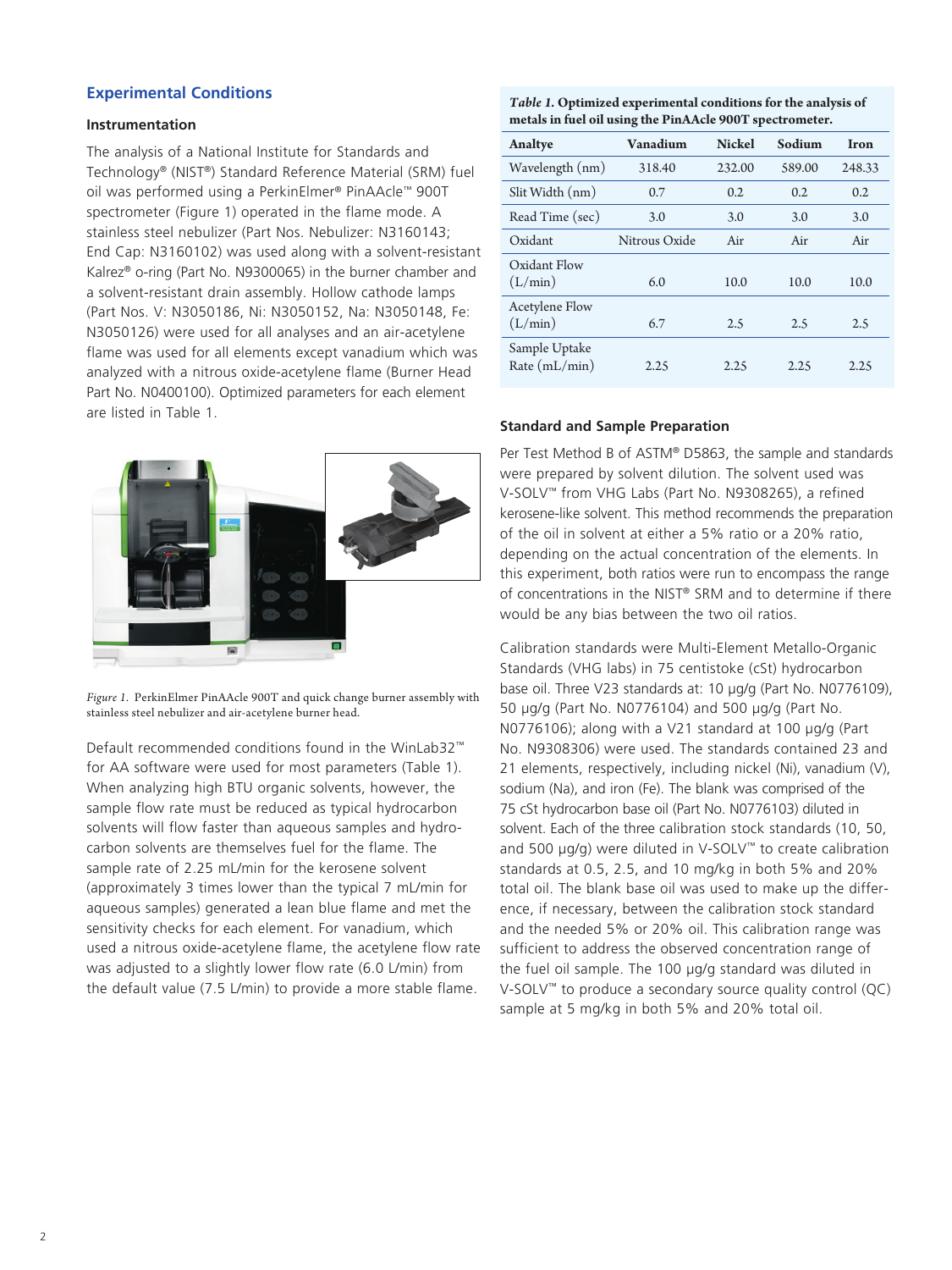The fuel oil analyzed was NIST® Standard Reference Material 1634c Trace Elements in Fuel Oil. The NIST® SRM included certified values for V and Ni and a noncertified value for Na. As no value was provided for Fe, a 3.62 mg/kg Fe matrix spike was prepared from a 5000 µg/g stock organometallic standard (VHG labs) for the NIST® sample.

In the analysis of aqueous samples for sodium and vanadium, it is common to add 0.1% alkali salt such as KCl or LiCl to all standards and samples to act as an ionization suppressant. The high concentration of salt helps to control the ionization effects in the flame and prevent bias in the results. ASTM® D5863 does not call for the addition of an alkali salt, but a third set of calibration samples and NIST® SRM were prepared at 20% oil as stated above, but with the addition of 250 mg/kg of Li (5000 µg/g, Conostan S21 Organometallic Standard in Hydrocarbon Base Oil) to determine if vanadium results would improve with the presence of an ionization suppressant. It is difficult to spike significantly higher than this without affecting the total oil percentage due to the concentration of the stock organometallic standards.

The instrument was optimized for the four elements prior to analysis and the conditions are provided in Table 1. The analytical sequence for each of the four elements was to calibrate the instrument, analyze the blank and 5 mg/kg QC sample, analyze the NIST® SRM and matrix spike where applicable, and re-analyze the blank and QC sample.

## **Results and Discussion**

#### **NIST® and Spike Recoveries**

Efficacy of the method was established by favorable comparison of the obtained results to the certified values provided with the NIST® SRM (Tables 2-3). Certified values were provided for V and Ni and a noncertified value was provided for Na. No reference value was provided for Fe, and instead, a matrix spike was performed to demonstrate efficacy. The NIST® SRM was prepared at the 5% oil ratio and spiked with 3.62 mg/kg of Fe. The spike concentration was mid range for the calibration curve and approximately four times greater than the observed (diluted) sample concentration (0.79 mg/ kg) at 5% oil. The observed concentration of iron was 4.44 mg/ kg in the spiked aliquot for a recovery of 101%. While this does not specifically demonstrate the accuracy of the results, it does provide support.

*Table 2.* **Recoveries of trace elements in NIST**® **SRM 1634c using a 5% oil solution (mg/kg).** 

| Replicate                 | Iron | <b>Nickel</b>    | Sodium | Vanadium         |
|---------------------------|------|------------------|--------|------------------|
| 1                         | 15.2 | 18.0             | 35.0   | 28.8             |
| $\mathfrak{2}$            | 15.4 | 18.2             | 34.4   | 30.4             |
| 3                         | 15.4 | 18.0             | 35.2   | 28.8             |
| Mean                      | 15.3 | 18.1             | 34.9   | 29.3             |
| <b>Standard Deviation</b> | 0.12 | 0.14             | 0.42   | 0.92             |
| Certified Value           | N/A  | $17.54 \pm 0.21$ | 37     | $28.19 \pm 0.40$ |
| % Recovery                | N/A  | 103              | 94.2   | 104              |

*\*The uncertainty limits of the certified values are at a 95% confidence level.*

*Table 3.* **Recoveries of trace elements in NIST**® **SRM 1634c using a 20% oil solution (mg/kg).** 

| Replicate                                                                               | Iron  | <b>Nickel</b> | Vanadium | Vanadium<br>$w/Li^*$ |
|-----------------------------------------------------------------------------------------|-------|---------------|----------|----------------------|
| 1                                                                                       | 15.6  | 17.5          | 26.5     | 29.9                 |
| $\overline{2}$                                                                          | 15.5  | 17.7          | 26.7     | 29.7                 |
| 3                                                                                       | 15.5  | 17.7          | 26.7     | 29.7                 |
| Mean                                                                                    | 15.5  | 17.6          | 26.7     | 29.7                 |
| Standard<br>Deviation                                                                   | 0.029 | 0.13          | 0.12     | 0.17                 |
| % Recovery                                                                              | N/A   | 101           | 94.5     | 106                  |
| $x \wedge r \wedge t = \frac{1}{2} \wedge \frac{1}{2} \wedge \cdots \wedge \frac{1}{r}$ |       |               |          |                      |

*\*250 mg/kg Li ionization suppressant*

As can be seen by comparing the vanadium results between Tables 2 and 3, the lithium ionization suppressant had no significant effect on the results. These results support the conclusion that although an ionization suppressant is needed for aqueous samples, it is not necessary for organics and is consistent with the ASTM® method.

#### **Characteristic Concentration**

The analytical conditions were modified from the typical aqueous conditions to accommodate the matrix being comprised of oil and solvent. However, the characteristic concentration for each of the four elements was similar to the recommended values provided in the WinLab32 for AA software for aqueous conditions (Table 4 – Page 4). Published data for the characteristic concentrations in organic solutions was not available. However, considering the differences in the rate of sample introduction and the relative stability of aqueous and organic solutions, the characteristic concentrations for the two different matrices should be similar.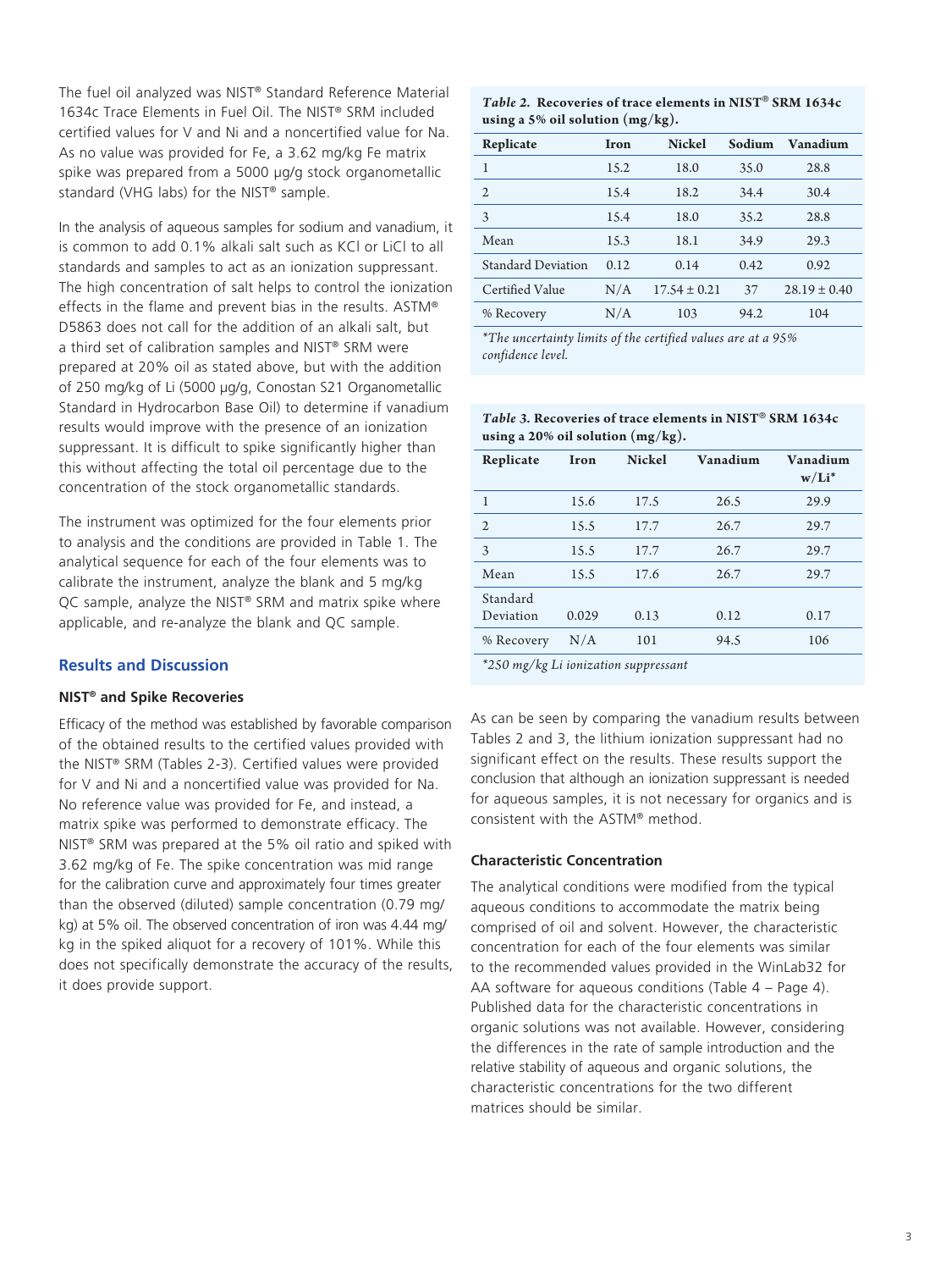| $\mathbf{y} = \mathbf{y}$ |                        |       |      |         |  |
|---------------------------|------------------------|-------|------|---------|--|
|                           | Aqueous                | % Oil |      |         |  |
| Analyte                   | <b>Reference Value</b> | 5     | 20   | 20 w/Li |  |
| Iron                      | 0.1                    | 0.12  | 0.13 | N/A     |  |
| Nickel                    | 0.14                   | 0.16  | 0.19 | N/A     |  |
| Sodium                    | 0.012                  | 0.032 | N/A  | N/A     |  |
| Vanadium                  | 1.9                    | 0.67  | 0.77 | 0.79    |  |

*Table 4.* **Characteristic concentrations for the analysis of metals in fuel oil. Reference values are for aqueous solutions (mg/kg).**

## **Calibration and Method Detection Limits**

The calibration range used for all elements at both the 5% and 20% dilution ratios was similar to that recommended in ASTM® D5863 and also appropriate for the NIST® SRM. All correlation coefficients were calculated with a non-linear through zero calibration equation and were greater than 0.999. All calibration curves were verified with the secondary source standard and returned recoveries of no more than ±5% of the prepared value (i.e., 5 mg/kg). Examples of two calibration curves are shown in Figures 2 and 3.



*Figure 2.* Calibration curve for the detection of vanadium in 20% oil using FAAS.

In addition to the NIST® results comparison, the method detection limits were estimated by repetitive analysis of the 0.5 mg/kg calibration standard (Table 6). This standard was analyzed 7 times and the resultant standard deviation was multiplied by the Student's t-value for 6 degrees of freedom and 99% confidence limits (3.143).

The percentage of oil did not appear to have any significant effect on the method detection limit (MDL) results. The more concentrated 20% oil solutions have slightly poorer MDLs than that of the 5% solutions. Considering the complex matrix in these sample solutions, these MDLs are a very good indication that the instrument performs normally. Better performance can be achieved, when desired, by additional optimization of the operating parameters and maintaining the cleanliness of the sample introduction system.



*Figure 3.* Calibration curve for the detection of nickel in 5% oil using FAAS.

The calculated MDL results clearly demonstrate that this method is more than adequate for the analysis of fuel oils and has excellent sensitivity.

| the analysis of metals in fuel oil by FAAS. |           |                |            |  |
|---------------------------------------------|-----------|----------------|------------|--|
| Analyte                                     | % Oil     | <b>Std Dev</b> | <b>MDL</b> |  |
| Iron                                        | 5         | 0.0034         | 0.011      |  |
|                                             | 20        | 0.0086         | 0.027      |  |
| Nickel                                      | 5         | 0.0079         | 0.025      |  |
|                                             | 20        | 0.0089         | 0.028      |  |
| Sodium                                      | 5         | 0.0039         | 0.012      |  |
| Vanadium                                    | 5         | 0.033          | 0.10       |  |
|                                             | 20 (w/Li) | 0.034          | 0.11       |  |

### *Table 6.* **MDL reported in mg/kg in varying oil content for the analysis of metals in fuel oil by FAAS.**

## **Conclusions**

While ICP-OES and ICP-MS instrumentation may receive more attention when it comes to metals analyses, FAAS is a viable option particularly in the petroleum industry. There are no less than 12 active ASTM® test methods available for the analysis of petroleum products by AA techniques. FAAS instrumentation offers rapid sample analysis, accuracy and precision, simple operation, a small instrument footprint, and all for a fraction of the price of the ICP instruments.

The PinAAcle 900T spectrometer is an excellent choice for petroleum product analyses and can be used with the ASTM® test methods. Very few and simple, optional modifications are suggested to handle the organic matrix. Excellent accuracy has been demonstrated with a fuel oil SRM. The quick-change spray chamber allows for fast and simple conversion from aqueous to organic samples. The WinLab32 for AA software and its automated features simplify analyses, freeing up more of the analyst's time. The PinAAcle 900F (flame only model) may also be used for this analysis.